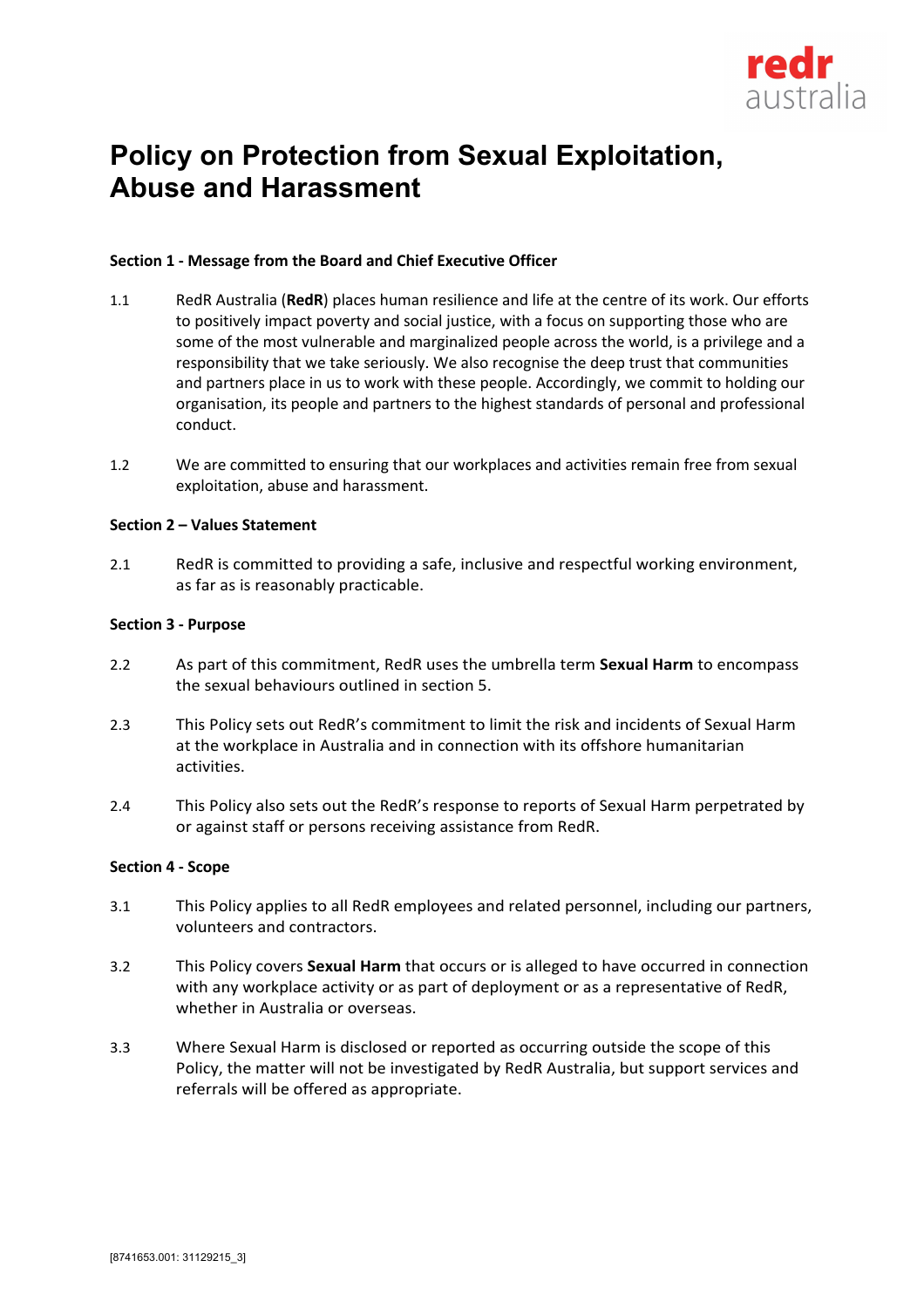

## **Section 5 – Policy Statement**

## **Part A – Sexual Harm – Zero Tolerance**

- 4.1 Sexual Harm is an umbrella term which encompasses **sexual assault**, **sexual harassment**, **sexual exploitation/abuse**, and any other inappropriate conduct of a sexual nature. These concepts are further defined in Section 5 below.
- 4.2 Sexual Harm is not tolerated by RedR and is never acceptable. Sexual Harm constitutes misconduct and is considered an Occupational Health and Safety matter. Sexual Harm is unlawful and may constitute criminal conduct.
- 4.3 RedR expects all staff and related personnel to:
	- 4.3.1 behave in ways that are safe, respectful and inclusive;
	- 4.3.2 not engage in Sexual Harm towards others; and
	- 4.3.3 speak up when they see or know of Sexual Harm (either in Australia or overseas), or seek advice on what they should do.
- 4.4 In addition to the above, members of the senior leadership team are expected to:
	- 4.4.1 monitor the environments in which RedR operate and consider relevant risk factors to ensure appropriate standards of conduct are observed; and
	- 4.4.2 identify, address and educate where possible about behaviour that enables or condones Sexual Harm, including tolerance for everyday sexism.

#### **Part B – Principles governing RedR's response to Sexual Harm**

- 4.5 RedR will take all reasonable steps to prevent Sexual Harm, and to promote the rights of the vulnerable people and communities with whom it works.
- 4.6 RedR is committed to, as far as is reasonably practicable:
	- 4.6.1 providing staff and relevant personnel (such as volunteers, contractors and partners) with a safe, inclusive and respectful environment;
	- 4.6.2 providing training and education to staff and relevant personnel to promote a respectful and inclusive culture and to empower individuals at RedR to address underlying disrespectful attitudes and behaviours;
	- 4.6.3 providing appropriate support and reporting mechanisms;
	- 4.6.4 responding appropriately to allegations of Sexual Harm in a fair and reasonable way, including ensuring the timely investigation of such matters in accordance with the principles of procedural fairness;
	- 4.6.5 taking all reasonable steps to prioritise the rights, needs and wishes of the Complainant, whilst ensuring procedural fairness to all parties; and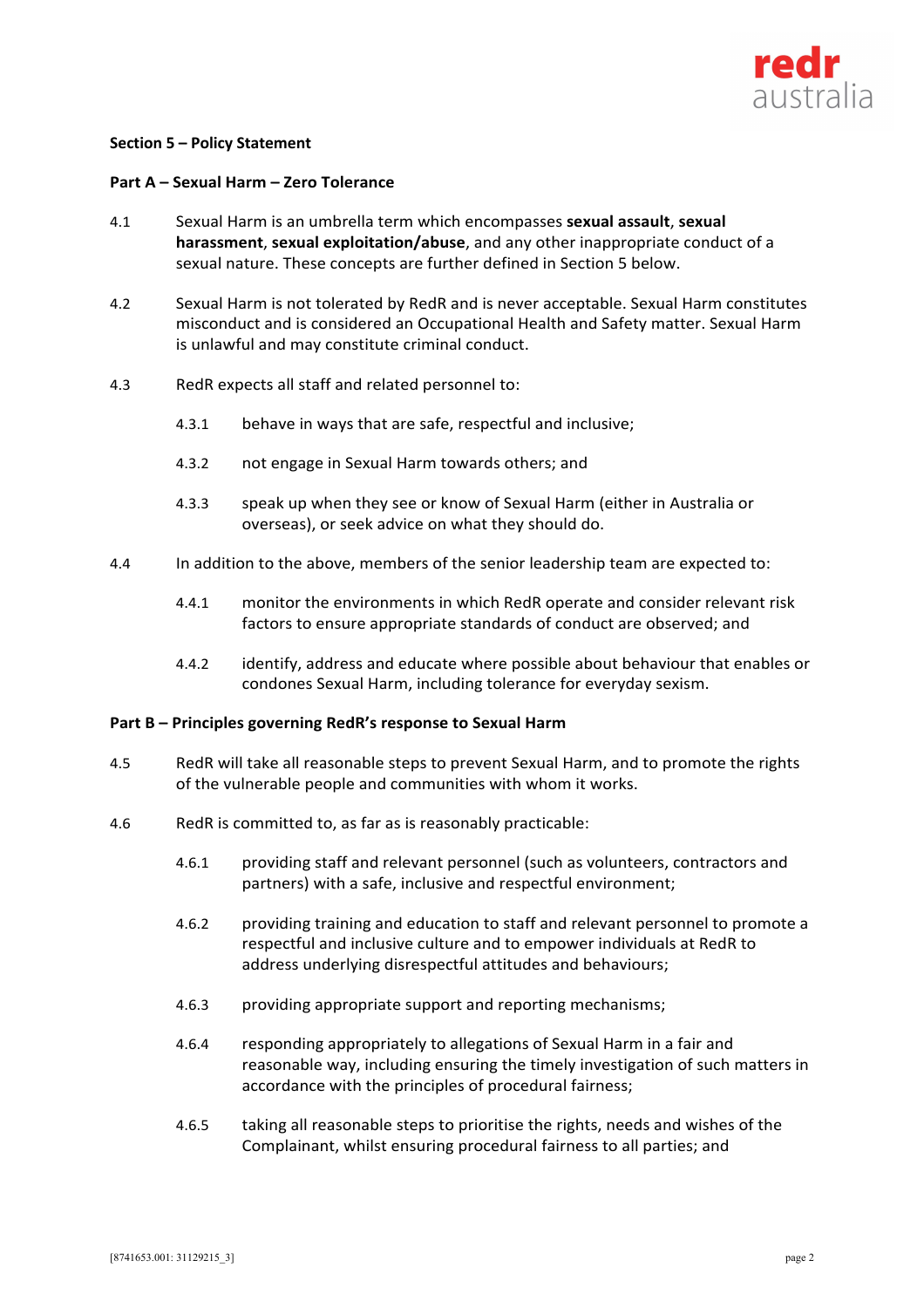

4.6.6 treating all allegations of Sexual Harm that relate to RedR staff or relevant personnel seriously, whether recent or historic.

# **Part C – Responding to Sexual Harm**

- 4.7 The safety and wellbeing of the Complainant is a key priority of RedR.
- 4.8 If you believe you have experienced Sexual Harm (or believe you have observed such behaviour), including by a third party, talk to the Head of People & Capability on HR@redr.org.au or contact local police if appropriate.
- 4.9 There are a number of ways RedR can help to resolve the issue depending on the Complainant's wishes, the context and circumstance. RedR is mindful that most people who experience Sexual Harm want the behaviour to stop, to have their experience validated, their organisation to know that it happened, and for it not to happen to anyone else. In some cases, all people want from the person who harassed them is an apology. Wherever possible, RedR will prioritise early intervention and informal pathways that deliver these types of outcomes.
- 4.10 Where possible, and subject to the requirements of procedural fairness and the law, RedR will involve the relevant parties in a discussion about how the matter may be resolved. Where possible, RedR will aim to prioritise the Complainant's privacy and wellbeing; respect their preferences; and ensure that investigations are designed to minimise harm.
- 4.11 Any breach of this policy will be taken seriously and may lead to disciplinary action, up to and including termination of employment or contract.

#### **Part D – Privacy, Confidentiality and Transparency**

- 4.12 Disclosures and reports of Sexual Harm will be treated confidentially.
- 4.13 Disclosure/report records may be shared confidentially with appropriate personnel at RedR or external authorities on a strict need to know basis, as part of RedR's duty of care obligations, or as required by law.

# **Section 6 - Definitions**

- 4.14 For the purpose of this Policy:
	- 4.14.1 *Complainant*: a staff member or relevant person who makes an allegation of Sexual Harm. A Complainant may prefer different terminology including survivor, victim or affected person. It is acknowledged there may be different terms used in this context.
	- 4.14.2 *Disclosure*: Where an individual confides in someone else that they have been the victim of Sexual Harm.
	- 4.14.3 *Consent:* a person providing free agreement to the sexual activity. Whether or not a person reasonably believes that another person is consenting to an act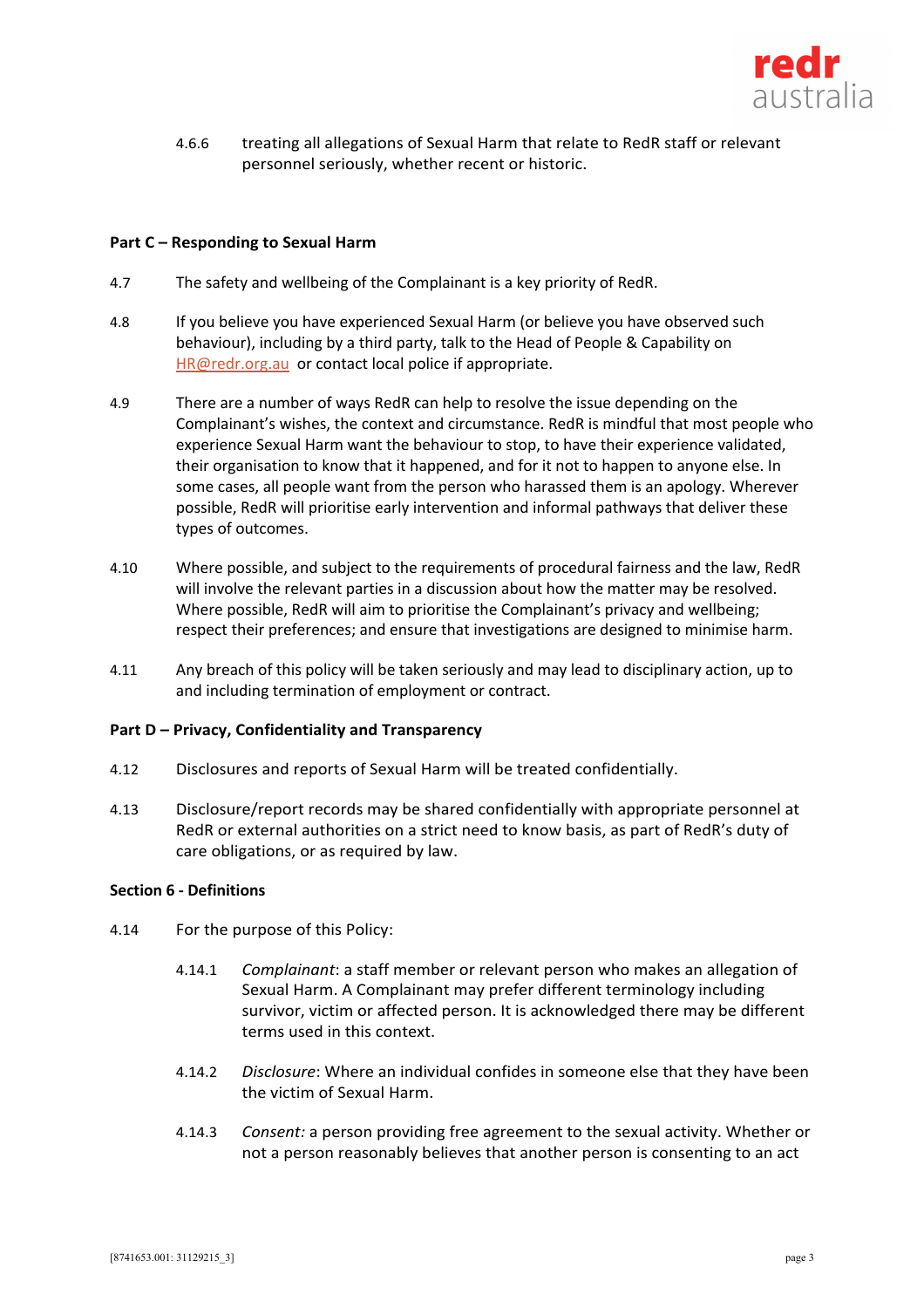

depends on the circumstances, including any steps that the person has taken to find out whether the other person consents.

- 4.14.4 *Procedural fairness* is a legal concept that is sometimes used interchangeably with natural justice. What is procedurally fair will depend on the circumstances. It generally involves:
	- (a) the right to be told of allegations to be put to a person in sufficient detail to enable them to respond. This will not necessarily involve the person being given all information, and some confidential information and original documents may not necessarily be provided;
	- (b) an opportunity to answer to allegations before any decision is made, including sufficient time to respond; and
	- (c) a requirement that a decision maker is not biased and gives genuine consideration to whatever response is given by a person.
- 4.14.5 *Relevant personnel:* includes volunteers, contractors and partners of RedR. It does not include members of the community who have no association with RedR.
- 4.14.6 *Sexual Harm*: means misconduct of a sexual nature and includes, but not limited to:
	- (a) Sexual assault;
	- (b) Sexual harassment;
	- (c) Sexual exploitation;
	- (d) Sexual abuse; and
	- (e) any conduct of a sexual nature without Consent, including: obscene, indecent, threatening language or behaviour (including indecent exposure); observation, filming, imaging or distributing an image of a person's genital or anal region or an intimate image without Consent (e.g. revenge pornography); drink spiking; stalking or hazing of a sexual nature.
- 4.14.7 S*exual assault:* means intentionally touching another person; and the touching is sexual in nature; and the person who was touched did not Consent to the touching.
- 4.14.8 *Sexual harassment:* refers to any unwelcome sexual advance, unwelcome request for sexual favours or other unwelcome conduct of a sexual nature, in circumstances in which a reasonable person, having regard to all the circumstances, would have anticipated that a person would be offended humiliated or intimidated. Conduct of a sexual nature includes, but is not limited to:
	- (a) subjecting a person to any act of physical intimacy;